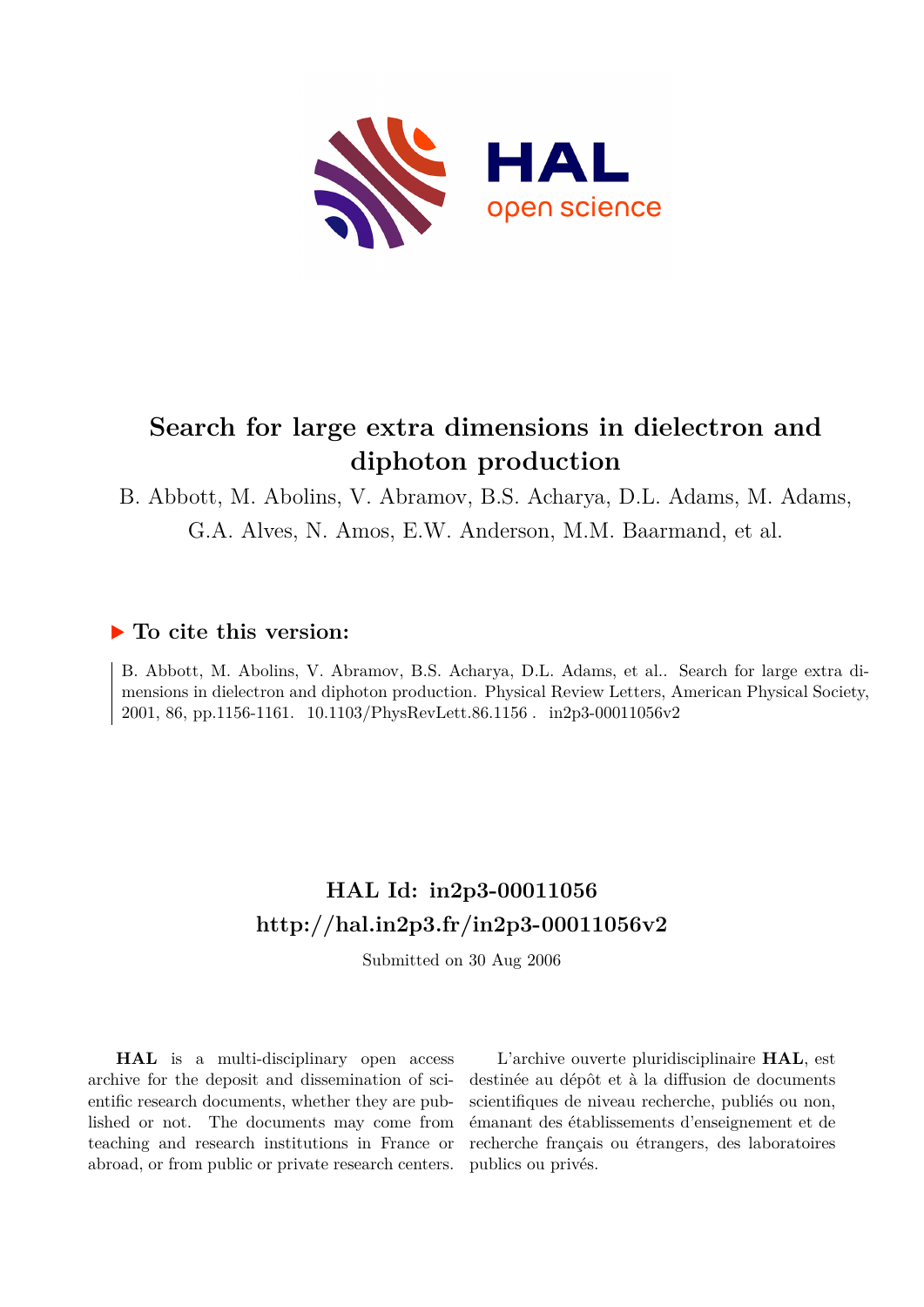#### FERMILAB-Pub-007210-E DO August 20003.

## Search for Large Extra Dimensions in Dielectron and Diphoton

## Production

B. Abbott,<sup>50</sup> M. Abolins,<sup>47</sup> V. Abramov,<sup>23</sup> B.S. Acharya,<sup>15</sup> D.L. Adams,<sup>57</sup> M. Adams,<sup>34</sup> G.A. Alves,<sup>2</sup> N. Amos,<sup>46</sup> E.W. Anderson,<sup>39</sup> M.M. Baarmand,<sup>52</sup> V.V. Babintsev,<sup>23</sup> L. Babukhadia, <sup>52</sup> A. Baden, <sup>43</sup> B. Baldin, <sup>33</sup> P.W. Balm, <sup>18</sup> S. Banerjee, <sup>15</sup> J. Bantly, <sup>56</sup> E. Barberis, <sup>26</sup> P. Baringer, <sup>40</sup> J.F. Bartlett, <sup>33</sup> U. Bassler, <sup>11</sup> A. Bean, <sup>40</sup> M. Begel, <sup>51</sup> A. Belyaev,<sup>22</sup> S.B. Beri,<sup>13</sup> G. Bernardi,<sup>11</sup> I. Bertram,<sup>24</sup> A. Besson,<sup>9</sup> V.A. Bezzubov,<sup>23</sup> P.C. Bhat,<sup>33</sup> V. Bhatnagar,<sup>13</sup> M. Bhattacharjee,<sup>52</sup> G. Blazey,<sup>35</sup> S. Blessing,<sup>31</sup> A. Boehnlein,<sup>33</sup> N.I. Bojko,<sup>23</sup> F. Borcherding,<sup>33</sup> A. Brandt,<sup>57</sup> R. Breedon,<sup>27</sup> G. Briskin,<sup>56</sup> R. Brock,<sup>47</sup> G. Brooijmans,<sup>33</sup> A. Bross,<sup>33</sup> D. Buchholz,<sup>36</sup> M. Buehler,<sup>34</sup> V. Buescher, <sup>51</sup> V.S. Burtovoi, <sup>23</sup> J.M. Butler, <sup>44</sup> F. Canelli, <sup>51</sup> W. Carvalho, <sup>3</sup> D. Casev, <sup>47</sup> Z. Casilum,<sup>52</sup> H. Castilla-Valdez,<sup>17</sup> D. Chakraborty,<sup>52</sup> K.M. Chan,<sup>51</sup> S.V. Chekulaev,<sup>23</sup> D.K. Cho,<sup>51</sup> S. Choi,<sup>30</sup> S. Chopra,<sup>53</sup> J.H. Christenson,<sup>33</sup> M. Chung,<sup>34</sup> D. Claes,<sup>48</sup> A.R. Clark,<sup>26</sup> J. Cochran,<sup>30</sup> L. Coney,<sup>38</sup> B. Connolly,<sup>31</sup> W.E. Cooper,<sup>33</sup> D. Coppage,<sup>40</sup> M.A.C. Cummings,<sup>35</sup> D. Cutts,<sup>56</sup> O.I. Dahl,<sup>26</sup> G.A. Davis,<sup>51</sup> K. Davis,<sup>25</sup> K. De,<sup>57</sup> K. Del Signore,<sup>46</sup> M. Demarteau,<sup>33</sup> R. Demina,<sup>41</sup> P. Demine,<sup>9</sup> D. Denisov,<sup>33</sup> S.P. Denisov,<sup>23</sup> S. Desai,<sup>52</sup> H.T. Diehl,<sup>33</sup> M. Diesburg,<sup>33</sup> G. Di Loreto,<sup>47</sup> S. Doulas,<sup>45</sup> P. Draper,<sup>57</sup> Y. Ducros,<sup>12</sup> L.V. Dudko,<sup>22</sup> S. Duensing,<sup>19</sup> S.R. Dugad,<sup>15</sup> A. Dyshkant,<sup>23</sup> D. Edmunds,<sup>47</sup> J. Ellison, <sup>30</sup> V.D. Elvira, <sup>33</sup> R. Engelmann, <sup>52</sup> S. Eno, <sup>43</sup> G. Eppley, <sup>59</sup> P. Ermolov, <sup>22</sup> O.V. Eroshin,<sup>23</sup> J. Estrada,<sup>51</sup> H. Evans,<sup>49</sup> V.N. Evdokimov,<sup>23</sup> T. Fahland,<sup>29</sup> S. Feher,<sup>33</sup> D. Fein, <sup>25</sup> T. Ferbel, <sup>51</sup> H.E. Fisk, <sup>33</sup> Y. Fisyak, <sup>53</sup> E. Flattum, <sup>33</sup> F. Fleuret, <sup>26</sup> M. Fortner, <sup>35</sup> K.C. Frame,<sup>47</sup> S. Fuess,<sup>33</sup> E. Gallas,<sup>33</sup> A.N. Galyaev,<sup>23</sup> P. Gartung,<sup>30</sup> V. Gavrilov,<sup>21</sup> R.J. Genik II,<sup>24</sup> K. Genser,<sup>33</sup> C.E. Gerber,<sup>34</sup> Y. Gershtein,<sup>56</sup> B. Gibbard,<sup>53</sup> R. Gilmartin,<sup>31</sup> G. Ginther, <sup>51</sup> B. Gómez, <sup>5</sup> G. Gómez, <sup>43</sup> P.I. Goncharov, <sup>23</sup> J.L. González Solís, <sup>17</sup> H. Gordon, <sup>53</sup> L.T. Goss, <sup>58</sup> K. Gounder, <sup>30</sup> A. Goussiou, <sup>52</sup> N. Graf, <sup>53</sup> G. Graham, <sup>43</sup> P.D. Grannis,<sup>52</sup> J.A. Green,<sup>39</sup> H. Greenlee,<sup>33</sup> S. Grinstein,<sup>1</sup> L. Groen,<sup>49</sup> P. Grudberg,<sup>26</sup> S. Grünendahl, <sup>33</sup> A. Gupta, <sup>15</sup> S.N. Gurzhiev, <sup>23</sup> G. Gutierrez, <sup>33</sup> P. Gutierrez, <sup>55</sup> N.J. Hadley,<sup>43</sup> H. Haggerty,<sup>33</sup> S. Hagopian,<sup>31</sup> V. Hagopian,<sup>31</sup> K.S. Hahn,<sup>51</sup> R.E. Hall,<sup>28</sup> P. Hanlet,<sup>45</sup> S. Hansen,<sup>33</sup> J.M. Hauptman,<sup>39</sup> C. Hays,<sup>49</sup> C. Hebert,<sup>40</sup> D. Hedin,<sup>35</sup> A.P. Heinson,<sup>30</sup> U. Heintz,<sup>44</sup> T. Heuring,<sup>31</sup> R. Hirosky,<sup>34</sup> J.D. Hobbs,<sup>52</sup> B. Hoeneisen,<sup>8</sup> J.S. Hoftun,<sup>56</sup> S. Hou,<sup>46</sup> Y. Huang,<sup>46</sup> A.S. Ito,<sup>33</sup> S.A. Jerger,<sup>47</sup> R. Jesik,<sup>37</sup> K. Johns,<sup>25</sup> M. Johnson, <sup>33</sup> A. Jonckheere, <sup>33</sup> M. Jones, <sup>32</sup> H. Jöstlein, <sup>33</sup> A. Juste, <sup>33</sup> S. Kahn, <sup>53</sup> E. Kajfasz,<sup>10</sup> D. Karmanov,<sup>22</sup> D. Karmgard,<sup>38</sup> R. Kehoe,<sup>38</sup> S.K. Kim,<sup>16</sup> B. Klima,<sup>33</sup> C. Klopfenstein,<sup>27</sup> B. Knuteson,<sup>26</sup> W. Ko,<sup>27</sup> J.M. Kohli,<sup>13</sup> A.V. Kostritskiy,<sup>23</sup> J. Kotcher,<sup>53</sup> A.V. Kotwal,<sup>49</sup> A.V. Kozelov,<sup>23</sup> E.A. Kozlovsky,<sup>23</sup> J. Krane,<sup>39</sup> M.R. Krishnaswamy,<sup>15</sup> S. Krzywdzinski, 33 M. Kubantsev, 41 S. Kuleshov, 21 Y. Kulik, 52 S. Kunori, 43 V.E. Kuznetsov, <sup>30</sup> G. Landsberg, <sup>56</sup> A. Leflat, <sup>22</sup> F. Lehner, <sup>33</sup> J. Li, <sup>57</sup> Q.Z. Li, <sup>33</sup> J.G.R. Lima,<sup>3</sup> D. Lincoln,<sup>33</sup> S.L. Linn,<sup>31</sup> J. Linnemann,<sup>47</sup> R. Lipton,<sup>33</sup> A. Lucotte,<sup>52</sup> L. Lueking, <sup>33</sup> C. Lundstedt, <sup>48</sup> A.K.A. Maciel, <sup>35</sup> R.J. Madaras, <sup>26</sup> V. Manankov, <sup>22</sup> H.S. Mao,<sup>4</sup> T. Marshall,<sup>37</sup> M.I. Martin,<sup>33</sup> R.D. Martin,<sup>34</sup> K.M. Mauritz,<sup>39</sup> B. May,<sup>36</sup> A.A. Mayorov,<sup>37</sup> R. McCarthy,<sup>52</sup> J. McDonald,<sup>31</sup> T. McMahon,<sup>54</sup> H.L. Melanson,<sup>33</sup>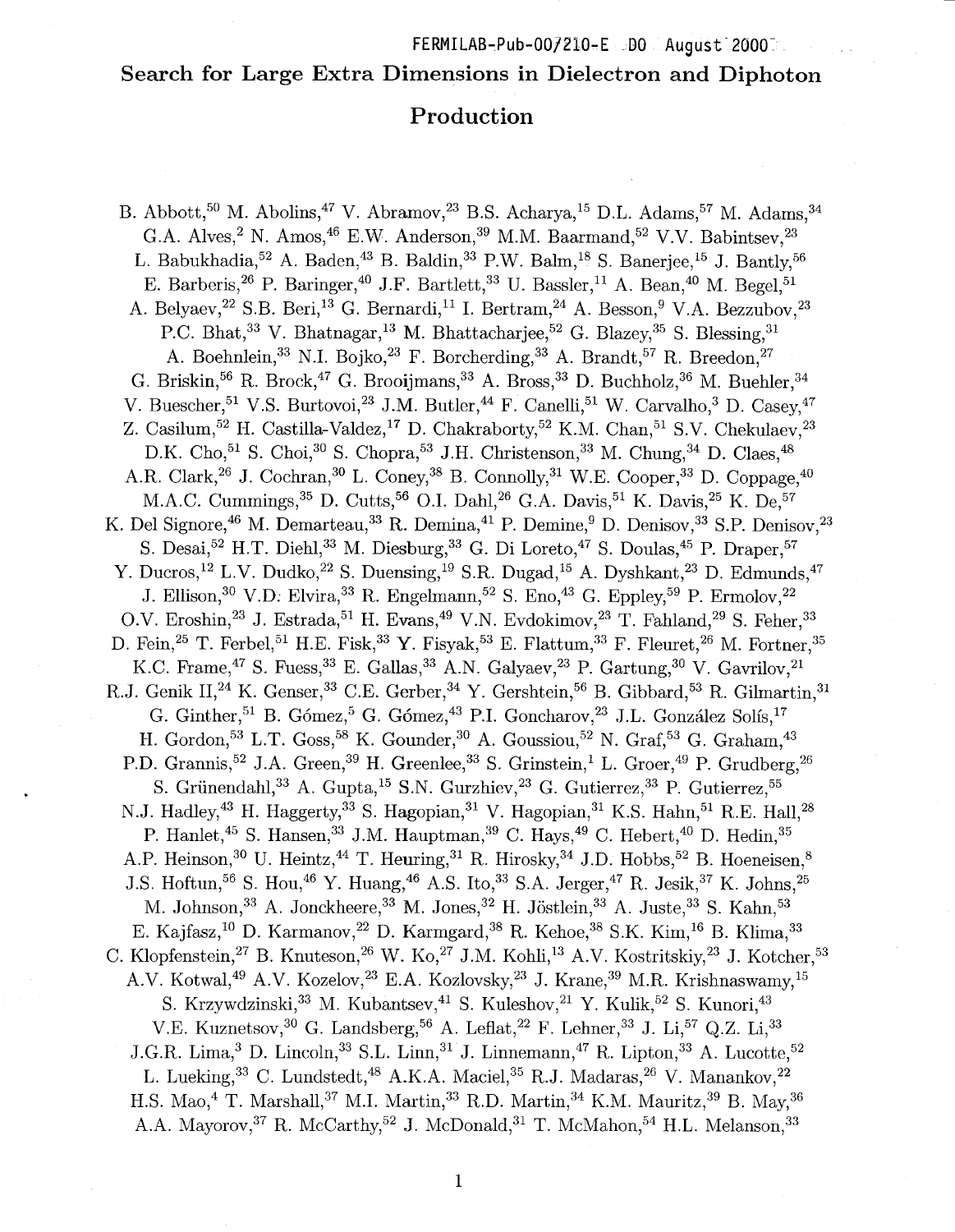X.C. Meng,<sup>4</sup> M. Merkin,<sup>22</sup> K.W. Merritt,<sup>33</sup> C. Miao,<sup>56</sup> H. Miettinen,<sup>59</sup> D. Mihalcea,<sup>55</sup> A. Mincer,  $50$  C.S. Mishra,  $33$  N. Mokhov,  $33$  N.K. Mondal,  $15$  H.E. Montgomery,  $33$ R.W. Moore,  $47$  M. Mostafa,  $1$  H. da Motta,  $2$  E. Nagy,  $10$  F. Nang,  $25$  M. Narain,  $44$ V.S. Narasimham,<sup>15</sup> H.A. Neal,<sup>46</sup> J.P. Negret,<sup>5</sup> S. Negroni,<sup>10</sup> D. Norman,<sup>58</sup> L. Oesch,<sup>46</sup> V. Oguri,<sup>3</sup> B. Olivier,<sup>11</sup> N. Oshima,<sup>33</sup> P. Padley,<sup>59</sup> L.J. Pan,<sup>36</sup> A. Para,<sup>33</sup> N. Parashar,<sup>45</sup> R. Partridge,<sup>56</sup> N. Parua,<sup>9</sup> M. Paterno,<sup>51</sup> A. Patwa,<sup>52</sup> B. Pawlik,<sup>20</sup> J. Perkins,<sup>57</sup> M. Peters,<sup>32</sup> O. Peters,<sup>18</sup> R. Piegaia,<sup>1</sup> H. Piekarz,<sup>31</sup> B.G. Pope,<sup>47</sup> E. Popkov,<sup>38</sup> H.B. Prosper,<sup>31</sup> S. Protopopescu,<sup>53</sup> J. Qian,<sup>46</sup> P.Z. Quintas,<sup>33</sup> R. Raja,<sup>33</sup> S. Rajagopalan,<sup>53</sup> E. Ramberg,<sup>33</sup> P.A. Rapidis,<sup>33</sup> N.W. Reay,<sup>41</sup> S. Reucroft,<sup>45</sup> J. Rha,<sup>30</sup> M. Rijssenbeek, <sup>52</sup> T. Rockwell, <sup>47</sup> M. Roco, <sup>33</sup> P. Rubinov, <sup>33</sup> R. Ruchti, <sup>38</sup> J. Rutherfoord, <sup>25</sup> A. Santoro,<sup>2</sup> L. Sawyer,<sup>42</sup> R.D. Schamberger,<sup>52</sup> H. Schellman,<sup>36</sup> A. Schwartzman,<sup>1</sup> J. Sculli, <sup>50</sup> N. Sen, <sup>59</sup> E. Shabalina, <sup>22</sup> H.C. Shankar, <sup>15</sup> R.K. Shivpuri, <sup>14</sup> D. Shpakov, <sup>52</sup> M. Shupe,<sup>25</sup> R.A. Sidwell,<sup>41</sup> V. Simak,<sup>7</sup> H. Singh,<sup>30</sup> J.B. Singh,<sup>13</sup> V. Sirotenko,<sup>33</sup> P. Slattery,<sup>51</sup> E. Smith,<sup>55</sup> R.P. Smith,<sup>33</sup> R. Snihur,<sup>36</sup> G.R. Snow,<sup>48</sup> J. Snow,<sup>54</sup> S. Snyder,<sup>53</sup> J. Solomon,<sup>34</sup> V. Sorín,<sup>1</sup> M. Sosebee,<sup>57</sup> N. Sotnikova,<sup>22</sup> K. Soustruznik,<sup>6</sup> M. Souza,<sup>2</sup> N.R. Stanton,<sup>41</sup> G. Steinbrück,<sup>49</sup> R.W. Stephens,<sup>57</sup> M.L. Stevenson,<sup>26</sup> F. Stichelbaut,<sup>53</sup> D. Stoker,<sup>29</sup> V. Stolin,<sup>21</sup> D.A. Stoyanova,<sup>23</sup> M. Strauss,<sup>55</sup> K. Streets,<sup>50</sup> M. Strovink,<sup>26</sup> L. Stutte,<sup>33</sup> A. Sznajder,<sup>3</sup> W. Taylor,<sup>52</sup> S. Tentindo-Repond,<sup>31</sup> J. Thompson,<sup>43</sup> D. Toback,<sup>43</sup> S.M. Tripathi,<sup>27</sup> T.G. Trippe,<sup>26</sup> A.S. Turcot,<sup>53</sup> P.M. Tuts,<sup>49</sup> P. van Gemmeren,<sup>33</sup> V. Vaniev,<sup>23</sup> R. Van Kooten,<sup>37</sup> N. Varelas,<sup>34</sup> A.A. Volkov,<sup>23</sup> A.P. Vorobiev, <sup>23</sup> H.D. Wahl,<sup>31</sup> H. Wang, <sup>36</sup> Z.-M. Wang, <sup>52</sup> J. Warchol, <sup>38</sup> G. Watts, <sup>60</sup> M. Wayne,<sup>38</sup> H. Weerts,<sup>47</sup> A. White,<sup>57</sup> J.T. White,<sup>58</sup> D. Whiteson,<sup>26</sup> J.A. Wightman,<sup>39</sup> D.A. Wijngaarden,<sup>19</sup> S. Willis,<sup>35</sup> S.J. Wimpenny,<sup>30</sup> J.V.D. Wirjawan,<sup>58</sup> J. Womersley,<sup>33</sup> D.R. Wood, <sup>45</sup> R. Yamada, <sup>33</sup> P. Yamin, <sup>53</sup> T. Yasuda, <sup>33</sup> K. Yip, <sup>33</sup> S. Youssef, <sup>31</sup> J. Yu,<sup>33</sup> Z. Yu,<sup>36</sup> M. Zanabria,<sup>5</sup> H. Zheng,<sup>38</sup> Z. Zhou,<sup>39</sup> Z.H. Zhu,<sup>51</sup> M. Zielinski,<sup>51</sup> D. Zieminska,<sup>37</sup> A. Zieminski,<sup>37</sup> V. Zutshi,<sup>51</sup> E.G. Zverev,<sup>22</sup> and A. Zylberstejn<sup>12</sup>

(DØ Collaboration)

 $1$ Universidad de Buenos Aires, Buenos Aires, Argentina

 ${}^{2}LAFEX$ , Centro Brasileiro de Pesquisas Físicas, Rio de Janeiro, Brazil

<sup>3</sup>Universidade do Estado do Rio de Janeiro, Rio de Janeiro, Brazil

<sup>4</sup>Institute of High Energy Physics, Beijing, People's Republic of China

 $5$ Universidad de los Andes, Bogotá, Colombia

 $6$ Charles University, Prague, Czech Republic

<sup>7</sup>Institute of Physics, Academy of Sciences, Prague, Czech Republic

<sup>8</sup>Universidad San Francisco de Quito, Quito, Ecuador

 $^{9}$ Institut des Sciences Nucléaires, IN2P3-CNRS, Universite de Grenoble 1, Grenoble, France

 $10$ CPPM, IN2P3-CNRS, Université de la Méditerranée, Marseille, France

 $^{11}$ LPNHE, Universités Paris VI and VII, IN2P3-CNRS, Paris, France

<sup>12</sup>DAPNIA/Service de Physique des Particules, CEA, Saclay, France

 $^{13}Panjab$  University, Chandigarh, India

<sup>14</sup>Delhi University, Delhi, India

 $15$ Tata Institute of Fundamental Research, Mumbai, India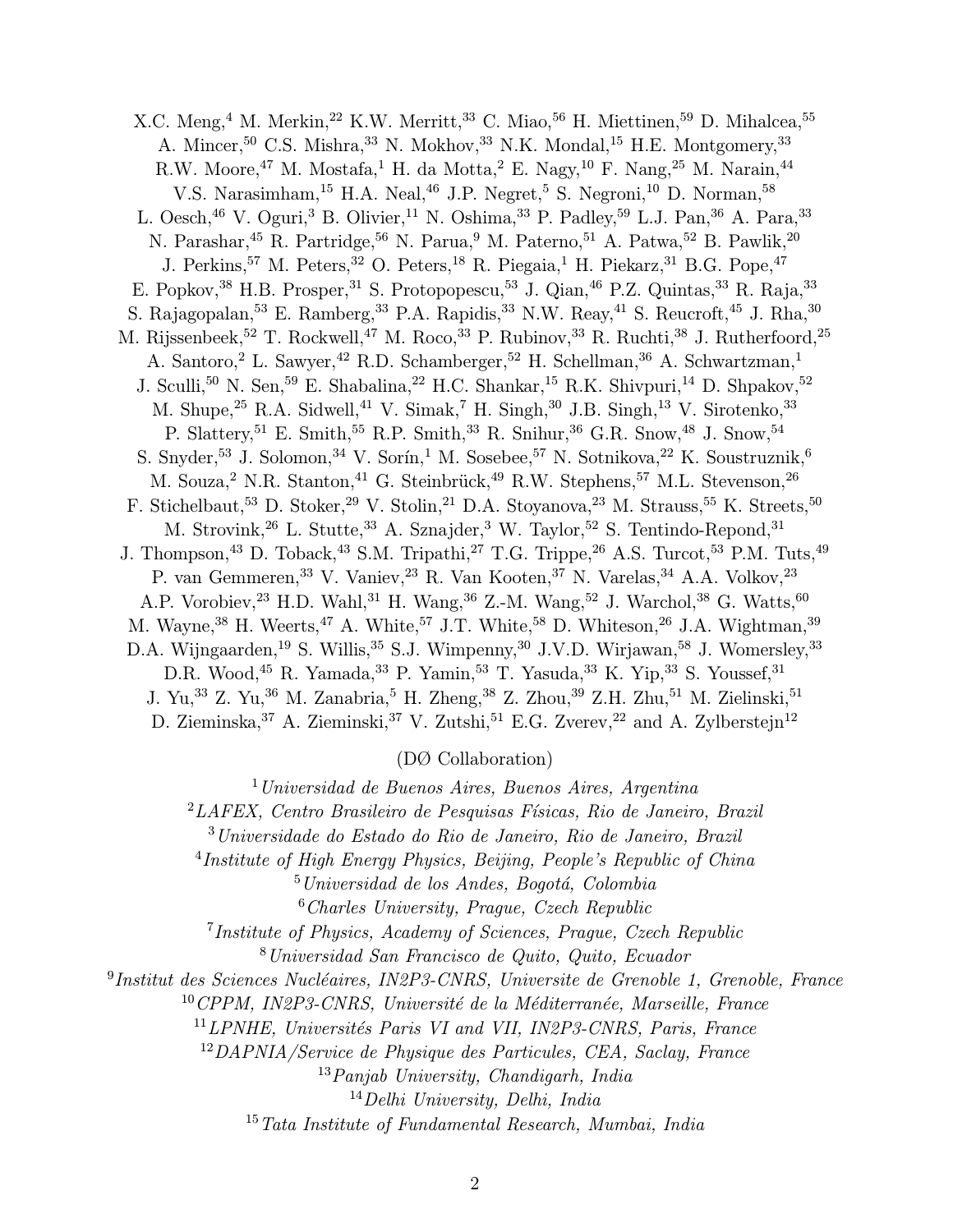Seoul National University, Seoul, Korea CINVESTAV, Mexico City, Mexico FOM-Institute NIKHEF and University of Amsterdam/NIKHEF, Amsterdam, The Netherlands University of Nijmegen/NIKHEF, Nijmegen, The Netherlands  $^{20}$ Institute of Nuclear Physics, Kraków, Poland Institute for Theoretical and Experimental Physics, Moscow, Russia Moscow State University, Moscow, Russia  $^{23}$ Institute for High Energy Physics, Protvino, Russia  $^{24}$ Lancaster University, Lancaster, United Kingdom University of Arizona, Tucson, Arizona 85721  $^{26}$ Lawrence Berkeley National Laboratory and University of California, Berkeley, California 94720 University of California, Davis, California 95616 California State University, Fresno, California 93740 University of California, Irvine, California 92697 University of California, Riverside, California 92521 Florida State University, Tallahassee, Florida 32306 University of Hawaii, Honolulu, Hawaii 96822 Fermi National Accelerator Laboratory, Batavia, Illinois 60510 University of Illinois at Chicago, Chicago, Illinois 60607 Northern Illinois University, DeKalb, Illinois 60115 Northwestern University, Evanston, Illinois 60208 Indiana University, Bloomington, Indiana  $47405$ University of Notre Dame, Notre Dame, Indiana 46556 Iowa State University, Ames, Iowa 50011  $^{40}$ University of Kansas, Lawrence, Kansas 66045 Kansas State University, Manhattan, Kansas 66506 Louisiana Tech University, Ruston, Louisiana 71272 University of Maryland, College Park, Maryland 20742 Boston University, Boston, Massachusetts 02215 Northeastern University, Boston, Massachusetts 02115  $^{46}$ University of Michigan, Ann Arbor, Michigan 48109 Michigan State University, East Lansing, Michigan 48824 University of Nebraska, Lincoln, Nebraska 68588 Columbia University, New York, New York 10027 New York University, New York, New York 10003 University of Rochester, Rochester, New York 14627 <sup>52</sup> State University of New York, Stony Brook, New York 11794 Brookhaven National Laboratory, Upton, New York 11973 Langston University, Langston, Oklahoma 73050 University of Oklahoma, Norman, Oklahoma 73019 Brown University, Providence, Rhode Island 02912 University of Texas, Arlington, Texas 76019 Texas A&M University, College Station, Texas 77843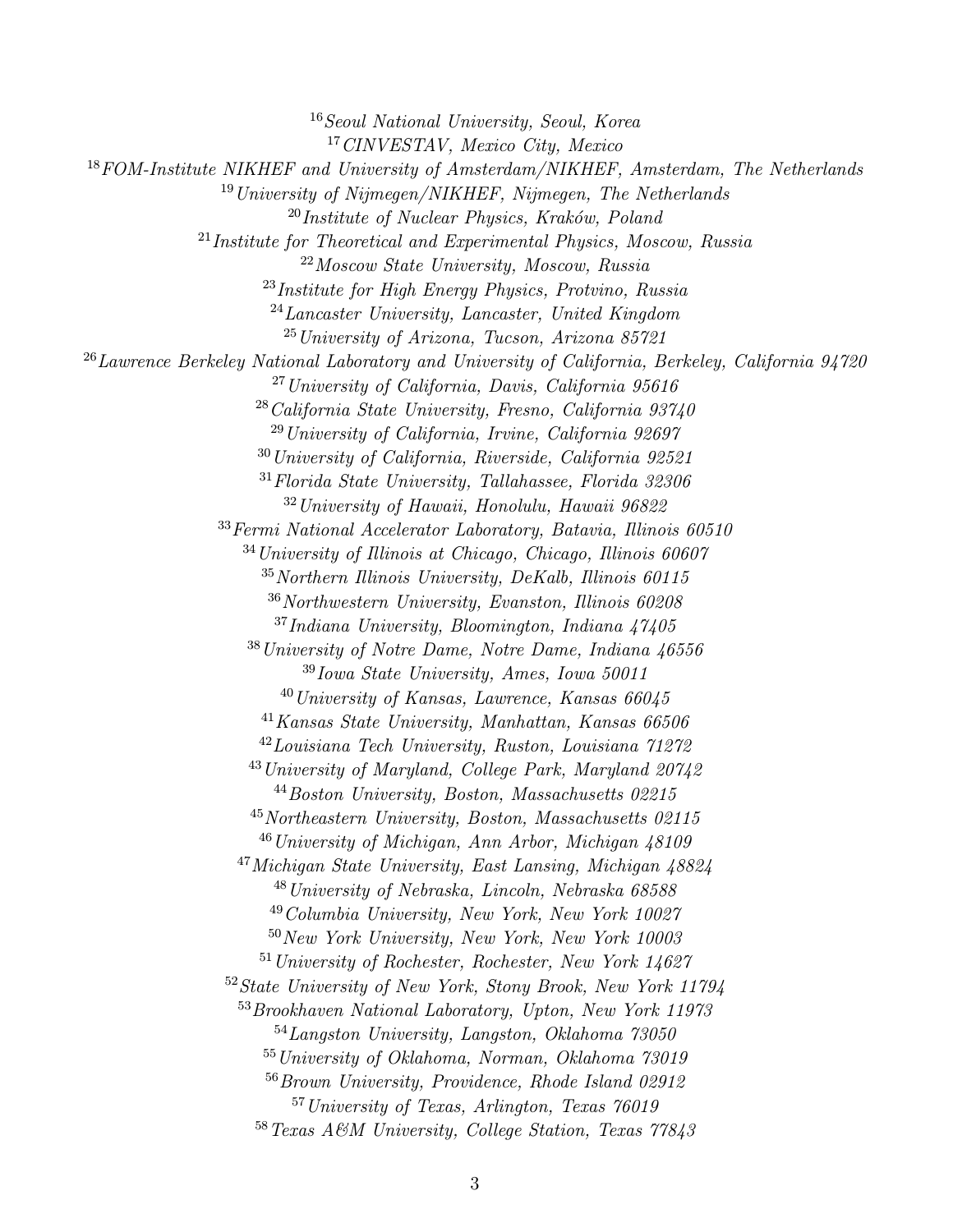<sup>59</sup>Rice University, Houston, Texas 77005  $^{60}\!$  University of Washington, Seattle, Washington 98195

(Dated: August 25, 2000)

#### Abstract

We report a search for effects of large extra spatial dimensions in  $p\bar{p}$  collisions at a center-of-mass energy of 1.8 TeV with the DØ detector, using events containing a pair of electrons or photons. The data are in good agreement with the expected background and do not exhibit evidence for large extra dimensions. We set the most restrictive lower limits to date, at the 95% confidence level, on the effective Planck scale between 1.0 TeV and 1.4 TeV for several formalisms and numbers of extra dimensions.

PACS numbers: 04.50.+h, 04.80.Cc, 11.25.Mj, 13.85.Rm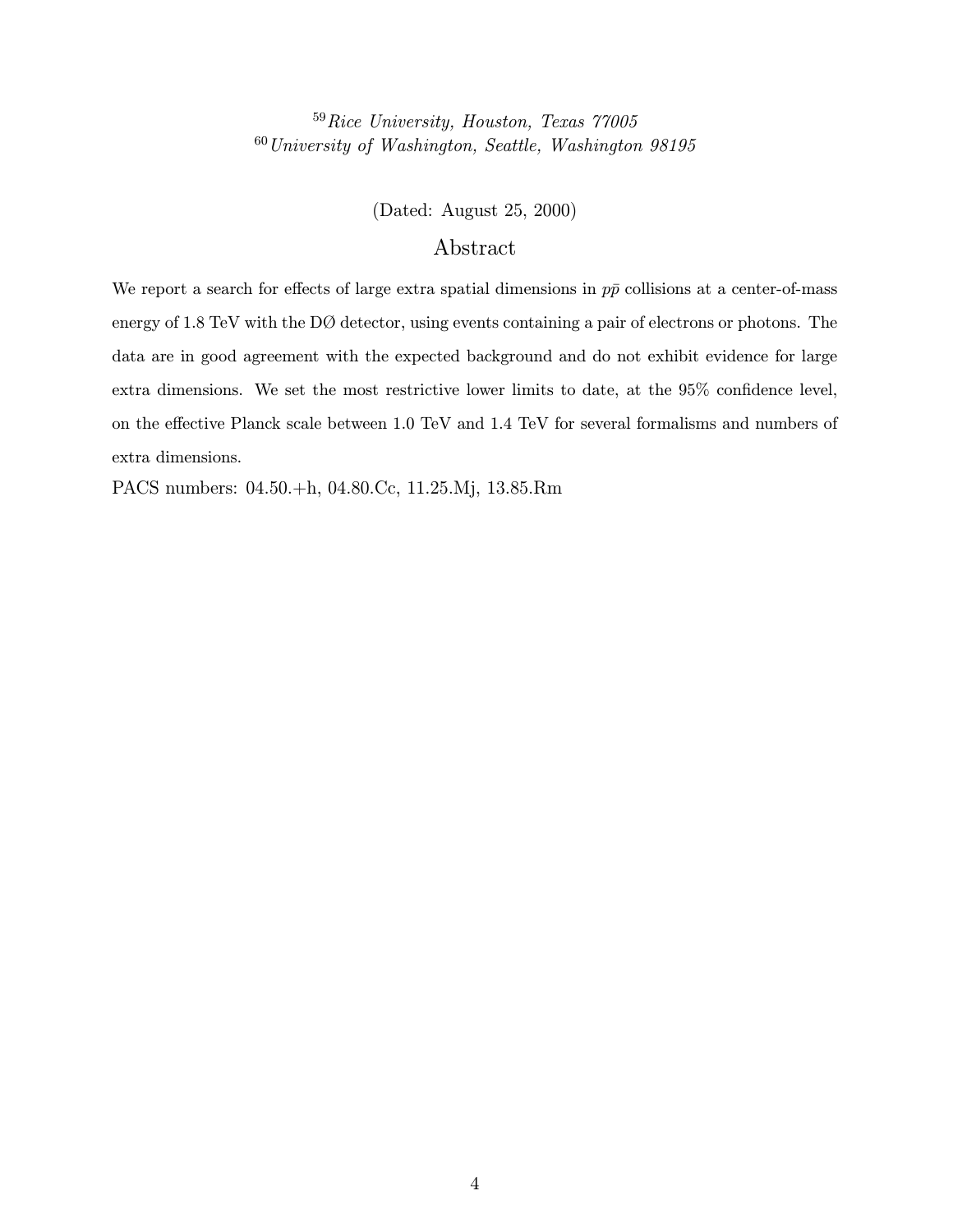The possibility that the universe has more than three spatial dimensions has long been discussed [1]. Recent developments in string theory suggest that there could be up to seven additional spatial dimensions, compactified at very small distances, on the order of  $10^{-32}$  m. In a new model [2], inspired by string theory, several of the compactified extra dimensions (ED) are suggested to be as large as 1 mm. These large ED are introduced to solve the hierarchy problem of the standard model (SM) by lowering the Planck scale,  $M_{\text{Pl}}$ , to the TeV energy range. The ED compactification radius, R, depends on the number of extra dimensions (n) and on the effective Planck scale,  $M_S$ :  $R \propto \frac{1}{M_S} (M_{\text{Pl}}/M_S)^{2/n}$  [2]. Since Newton's law of gravity would be modified in the presence of compactified extra dimensions for interaction distances below the size of the largest extra dimension, current gravitational observations rule out the case of a single large extra dimension. Recent preliminary results from gravity experiments at submillimeter distances [3], as well as cosmological constraints from supernova cooling and distortion of cosmic diffuse gamma-radiation [4], indicate that the case of  $n = 2$  is likely ruled out as well. However, for  $n \geq 3$ , the size of the ED becomes microscopic and therefore eludes the reach of direct gravitational measurements. Cosmological constraints are also weak in this case. Therefore, high energy colliders, capable of probing very short distances, are crucial to test theories of large ED. In these theories, the effects of gravity are enhanced at high energies due to the accessibility of numerous excited states of the graviton (referred to as a Kaluza-Klein [5] graviton,  $G_{KK}$ ), corresponding to multiple winding modes of the graviton field around the compactified dimensions. Since gravitons couple to the energy-momentum tensor, they can be produced in any SM process.

Large ED phenomenology at colliders has been studied in some detail [6—9]. One of the primary observable effects would be an apparent non-conservation of momentum caused by the direct emission of gravitons, which leave the three flat spatial dimensions. A typical signature would be the production of a single jet or vector boson at large transverse momentum. The other observable effect would be anomalous difermion or diboson production at large invariant masses  $(M)$  via virtual graviton exchange. Direct graviton emission is expected to be suppressed by a factor  $(M/M_S)^{n+2}$ , while virtual graviton effects depend only weakly on the number of extra dimensions [6, 9]. Virtual graviton production therefore offers a potentially more sensitive way to search for manifestations of ED [10].

Both of the above effects have been sought at LEP [11], with lower limits on the effective Planck scale set on the order of 1 TeV. Virtual  $G_{KK}$  exchange was also sought at HERA [12], but with less stringent limits. In this Letter, we report the results of the first specific search for ED at a hadron collider. The data are from the  $D\varnothing$  experiment [13] at the Fermilab Tevatron, using proton-antiproton collisions at a center-of-mass energy of 1.8 TeV, and final states containing pairs of electrons or photons. We analyze the differential distribution [14] of dielectron or diphoton events in terms of their invariant mass and the scattering angle in their center-of-mass frame  $(\theta^*)$ . These two variables completely define the  $2 \rightarrow 2$  scattering processes, and their properties provide improved separation between the SM contributions and the effects of virtual graviton exchange when compared to analyses of invariant-mass distributions alone [14].

Several modifications to the method of Ref. [14] are introduced to optimize the sensitivity of the search. First, because the efficiency and resolution for high-energy electromagnetic (EM) objects at DØ are superior to those for muons, we use only the dielectron and diphoton channels, with the sensitivity to ED coming primarily from the diphoton events [14]. Second, to optimize the efficiency for diphoton and dielectron selection, we eliminate tracking requirements from electron and photon identification, thereby effectively combining them.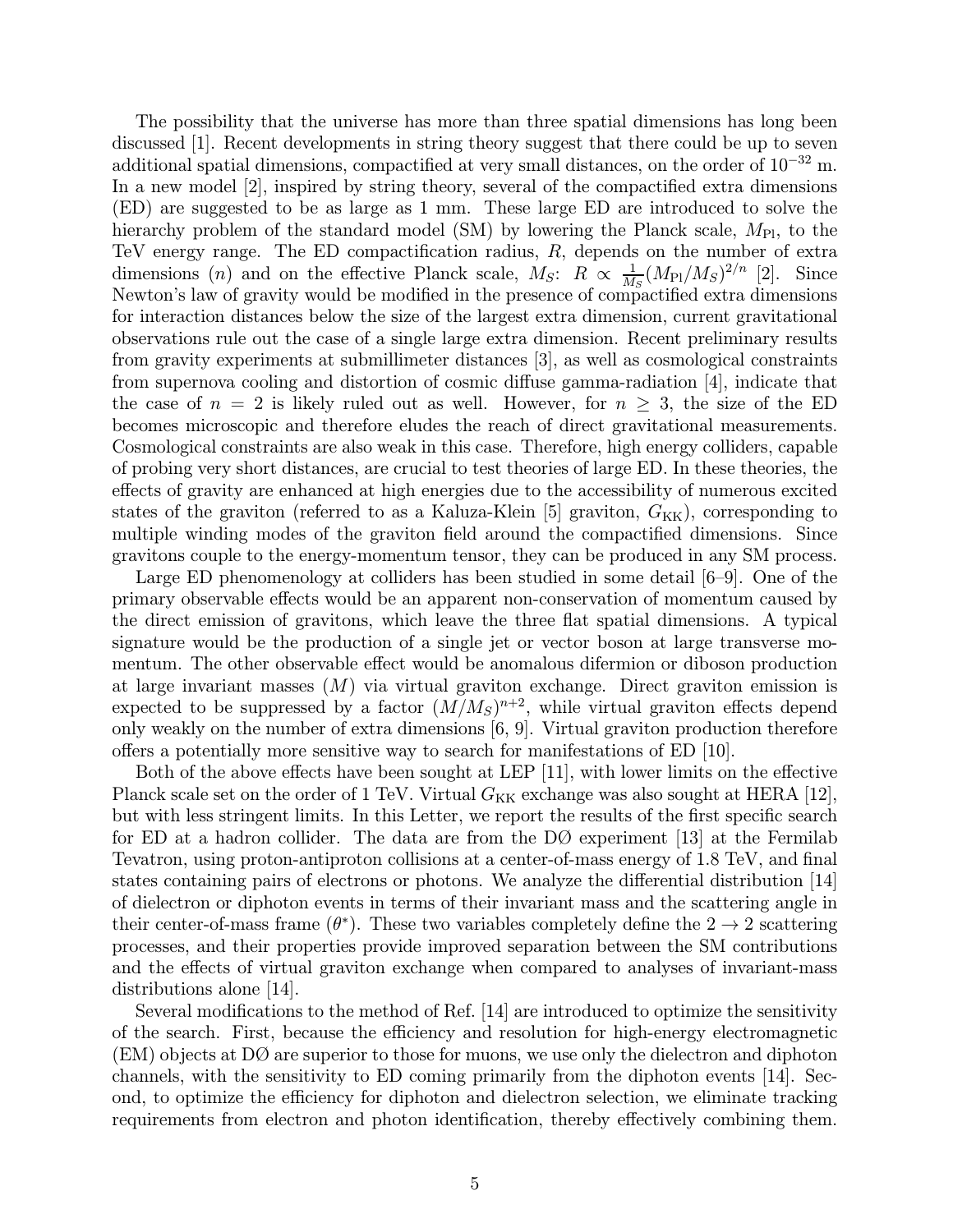Ignoring tracking information maximizes both the dielectron and diphoton efficiencies since neither electrons with unreconstructed tracks nor photons with matching tracks from conversion or random overlap are lost. In what follows, we refer to electron or photon objects that do not use tracking information as EM objects. The dominant background at high mass, where ED effects are enhanced, is the irreducible SM background from direct diphoton production, rather than instrumental background from misidentification of jets as EM objects (see, e.g., Ref.  $[15]$ ). Increasing the di-EM identification  $(1D)$  efficiency by using looser EM ID criteria therefore results in better sensitivity to ED.

The search is based on the entire sample of data collected during 1992—1996 using a trigger that requires the presence of two EM objects and corresponds to an integrated luminosity of  $126.8 \pm 5.6$  pb<sup>-1</sup>.

Following offline reconstruction, we require each EM object to: (i) deposit more than 95% of its energy in the EM calorimeter; (ii) have an energy deposition pattern consistent with that expected for an EM object; and (iii) be isolated [16]. The efficiency for these selections, based on  $Z \to ee$  events, is  $87 \pm 2\%$  per EM object. We also require (i) two EM objects with  $E_T > 45$  GeV in good fiducial regions of the detector  $(|\eta_d| < 1.1$  or  $1.5 < |\eta_d| < 2.5$ , where  $\eta_d$ is the pseudorapidity relative to the center of the detector [17]); (ii) missing transverse energy  $\not z_T < 25$  GeV; and (iii) no additional EM objects with  $E_T > 5$  GeV. The trigger is fully efficient for this set of offline selections. The above selections, with the overall efficiency of  $79\pm2\%$  per event, define our base sample, which contains 1282 candidate events. The error on the efficiency includes uncertainties due to the statistics and background parameterization in the  $Z \rightarrow ee$  sample. Other checks on possible variation of selection efficiency with energy, pseudorapidity, and invariant mass indicate that the efficiency is constant within uncertainties.

To determine the hard-scattering vertex, we calculate the most probable direction of each EM object using the transverse and longitudinal segmentation of the EM calorimeter [16]. Among all the reconstructed vertices in the event, we choose the one that best matches these directions. We choose this EM-object-based vertex-finding technique since it treats the diphoton and dielectron events in the same way.

We model the effects of ED via the parton-level leading-order (LO) Monte Carlo (MC) generator of Ref. [14], augmented with a parametric simulation of the  $D\varnothing$  detector. The simulation takes into account detector acceptance and resolution for the EM objects, smearing and misidentification of the primary interaction vertex, initial state radiation, and the effect of different parton distributions. We used leading order CTEQ4LO [18] distributions to estimate the nominal prediction. The parameters of the detector model are tuned using independent samples of collider data. The MC includes SM contributions  $(Z/\gamma^*)$  and direct diphoton production), Kaluza-Klein graviton exchange diagrams, and their interference in di-EM object production.

Since the parton-level generator involves only the  $2 \rightarrow 2$  hard-scattering process, we model next-to-leading order (NLO) effects by adding a transverse momentum to the di-EM system, based on the transverse momentum spectrum of di-EM events observed in the data. In the presence of the NLO corrections, the scattering angle  $\theta^*$  is defined in the di-EM helicity frame, i.e., relative to the direction of the boost of the di-EM system. Since the parton-level cross section is calculated at LO, we account for NLO effects in the SM background by scaling the cross sections by a constant  $K$ -factor of 1.3 [19]. We assign a  $10\%$  systematic uncertainty on the value of the K-factor to account for a possible growth of the K-factor at high mass. Because NLO corrections to the Kaluza-Klein diagrams have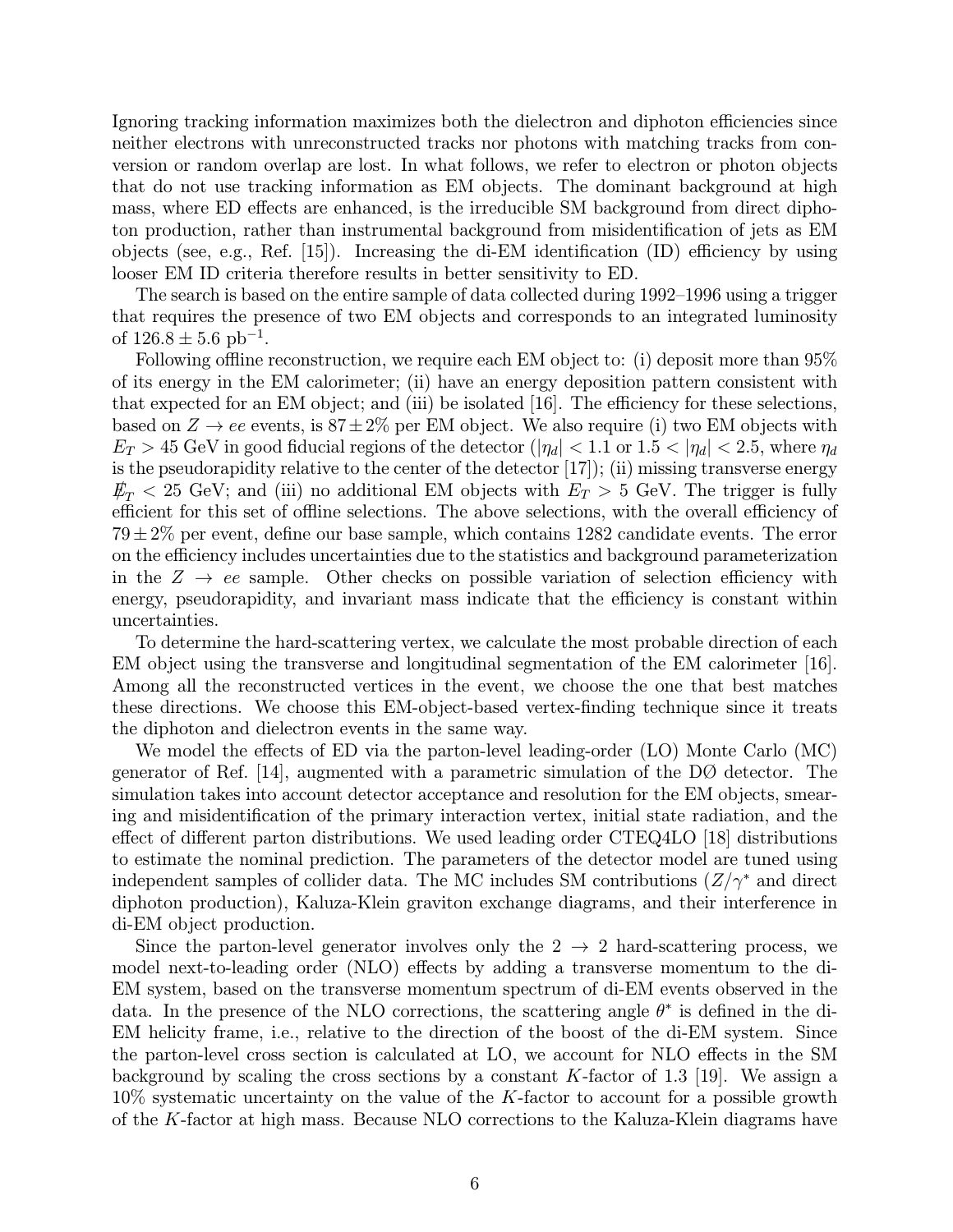

FIG. 1: Comparison of data (points with error bars) and background predictions (solid histogram) for the pseudorapidity and transverse energy of the two EM objects in the event. The shaded histogram shows the contribution from instrumental background. The dips in pseudorapidity (defined relative to the primary interaction vertex) reflect the acceptance criteria.

not yet been calculated, we use the same constant K-factor for the signal. The K-factor for graviton exchange is expected to grow with invariant mass, similar to that for  $Z/\gamma^*$  exchange; consequently, our assumption tends to underestimate the ED contribution at high invariant mass and is conservative.

The main SM sources of di-EM production, Drell-Yan and direct diphoton production, are included in the MC. Other SM sources, such as  $W\gamma$ ,  $Z\gamma$ ,  $WW$ ,  $Z \rightarrow \tau\tau$ , and  $t\bar{t}$  production are negligible, as most have small cross section compared to that for Drell-Yan and direct diphoton processes, and are reduced further by the requirements of low  $E_T$  and exactly two EM objects in the event. The only non-negligible sources of background arise from single-photon and dijet events, in which jet(s) are misidentified as  $EM$  objects. We estimate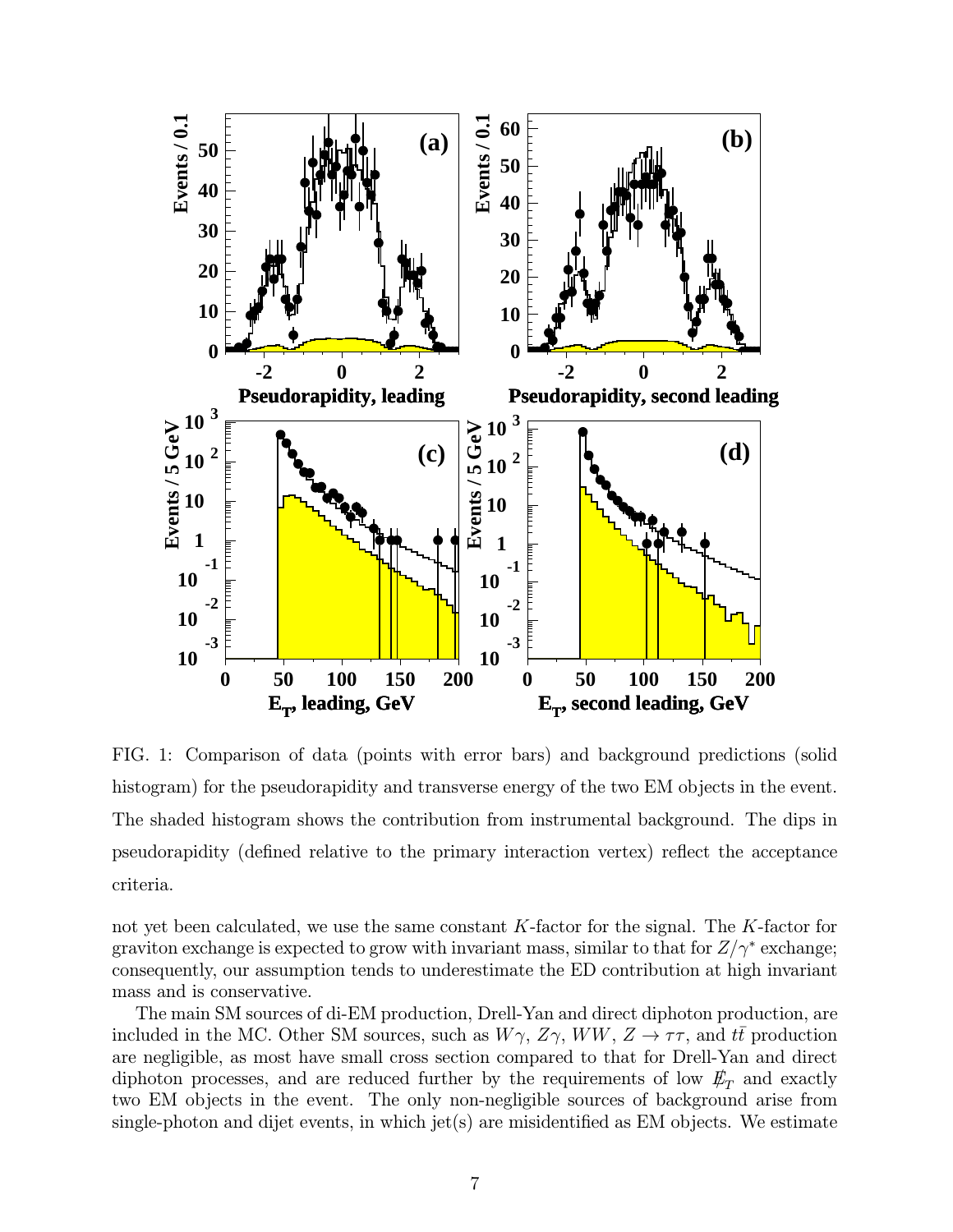this background using a separate data sample collected with a trigger requiring a single EM object. We require that a combination of a jet and the EM object satisfy all the requirements for signal, except that the EM ID requirements are applied only to the EM object. We obtain the instrumental background by scaling the number of jet-EM combinations passing our selection criteria by the probability of a jet to be mistaken as an EM object, measured to be  $0.18 \pm 0.04\%$ , and, within the uncertainties, is independent of  $E_T$  or  $\eta$  [20]. The other source of instrumental background,  $W+$  jets production with a jet misidentified as an EM object, is negligible due to the requirement of low  $E_T$ . The total instrumental background in the base sample is  $87\pm22$  events, which is less than 7% of the dominant SM background. The sum of the SM background and the instrumental background reproduces the main kinematic characteristics of the base sample, as illustrated in Fig. 1.

The cross section in the presence of large ED is given by [6, 7, 9]:

$$
\frac{d^2\sigma}{dMd\cos\theta^*} = f_{\text{SM}} + f_{\text{int}}\eta_G + f_{\text{KK}}\eta_G^2,\tag{1}
$$

where  $f_{\text{SM}}$ ,  $f_{\text{int}}$ , and  $f_{\text{KK}}$  are functions of  $(M, \cos \theta^*)$  and denote the SM, interference, and  $G_{\text{KK}}$  terms. The effects of ED are parametrized via a single variable  $\eta_G = \mathcal{F}/M_S^4$ , where  $\mathcal F$  is a dimensionless parameter of order unity, reflecting the dependence of virtual  $G_{KK}$  exchange on the number of extra dimensions. Different formalisms use different definitions for  $\mathcal{F}$ :

$$
\mathcal{F} = 1, \text{ (GRW [6]}); \tag{2}
$$

$$
\mathcal{F} = \begin{cases} \log\left(\frac{M_S^2}{M}\right), & n = 2\\ \frac{2}{n-2}, & n > 2 \end{cases}, \text{(HLZ [7]);} \tag{3}
$$

$$
\mathcal{F} = \frac{2\lambda}{\pi} = \pm \frac{2}{\pi}, \text{ (Hewett [9]).} \tag{4}
$$

Note that only within the HLZ formalism  $\mathcal F$  depends explicitly on n.

Figure 2 shows the two-dimensional distribution in M and  $|\cos \theta^*|$  for data in (a), total background in (b), and the sum of the background and the ED signal for  $\eta_G = 1 \text{ TeV}^{-4}$  in (c). The data agree well with the background prediction and do not exhibit evidence for large ED, which would produce an excess of events at large mass and small values of  $|\cos \theta^*|$ (see Fig. 2c). A comparison of Figs. 2b and 2c shows that use of both M and  $\cos \theta^*$  can improve the sensitivity over just one variable. The projection on  $\cos \theta^*$  for high mass values in Fig. 2d shows the relative increase of signal over SM processes at small  $|\cos \theta^*|$ . The use of both variables allows about 10% improvement in the sensitivity to  $\eta_G$ .

In the absence of evidence for ED, we set limits on the effective Planck scale. We perform a Bayesian fit of the sum of the cross section given by Eq. (1) and the instrumental background, to the data in the entire  $(M, |\cos \theta^*|)$  plane shown in Fig. 2, with  $\eta_G$  as free parameter, with an assumed uniform prior distribution. The systematic uncertainties on signal and background in the fit include systematics of the  $K$ -factor  $(10\%)$ , choice of parton distribution functions  $(5\%)$ , integrated luminosity  $(4\%)$ , EM ID efficiency  $(3\%)$ , and the uncertainty on the instrumental background (25%).

The best estimate of the parameter  $\eta_G$  is consistent with the SM value of  $\eta_G = 0$ , and the one-sided 95% CL limits on  $\eta_G$  are:

$$
\eta_G < 0.46 \, \text{TeV}^{-4} \left( \eta_G \ge 0 \right) \tag{5}
$$

$$
\eta_G > -0.60 \text{ TeV}^{-4} \ (\eta_G \le 0), \tag{6}
$$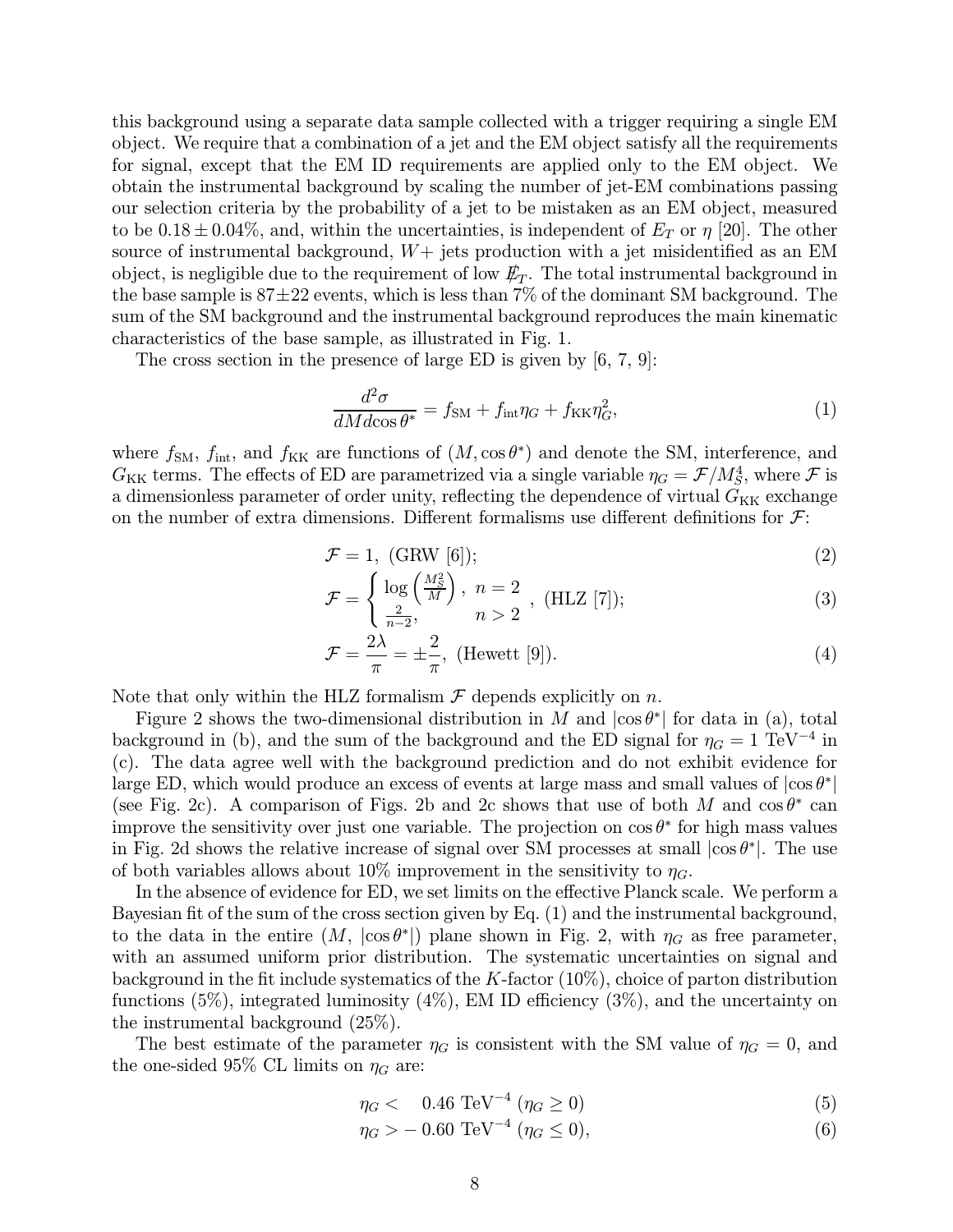

FIG. 2: Two-dimensional distributions in di-EM mass and  $|\cos \theta^*|$  for: (a) data, (b) background, (c) background and ED signal for  $\eta_G = 1 \text{ TeV}^{-4}$ , and (d)  $|\cos \theta^*|$  distribution for events with  $M > 250$  GeV, where the filled circles correspond to the data, instrumental background is shown shaded, the entire background from SM sources is given by the solid line, and the dotted line corresponds to the sum of SM and ED for  $\eta_G = 1 \text{ TeV}^{-4}$ .

in good agreement with the expected sensitivity to  $\eta_G$ , as obtained in an ensemble of MC trials (0.44 TeV<sup>-4</sup> for  $\eta_G > 0$ ). We can express these results in terms of limits on the effective Planck scale for the three formalisms of Eqs.  $(2)$ – $(4)$ . In the formalism of Ref. [9], both signs of  $\eta_G$  are possible and therefore both limits (5) and (6) are relevant. In the other two formalisms,  $\eta_G$  is always positive, and only the first limit is relevant. For the HLZ formalism, the case of  $n = 2$  is special since F, and therefore  $\eta_G$ , depend on M. To relate  $\eta_G$ to  $M<sub>S</sub>$  for  $n = 2$ , we use an average M for the  $G<sub>KK</sub>$  term at the Tevatron of  $(0.6 \text{ TeV})^2$  [14]. Limits for different formalisms and for different numbers of extra dimensions are given in Table I. They correspond to the ED compactification radius ranging from  $R < 0.3$  mm  $(n = 2)$  to  $R < 2$  fm  $(n = 7)$ .

In summary, we have performed the first search for large extra spatial dimensions at hadron colliders by looking for effects of virtual Kaluza-Klein gravitons in the production of dielectrons and diphotons at high energies. No evidence is found for large ED, and we set a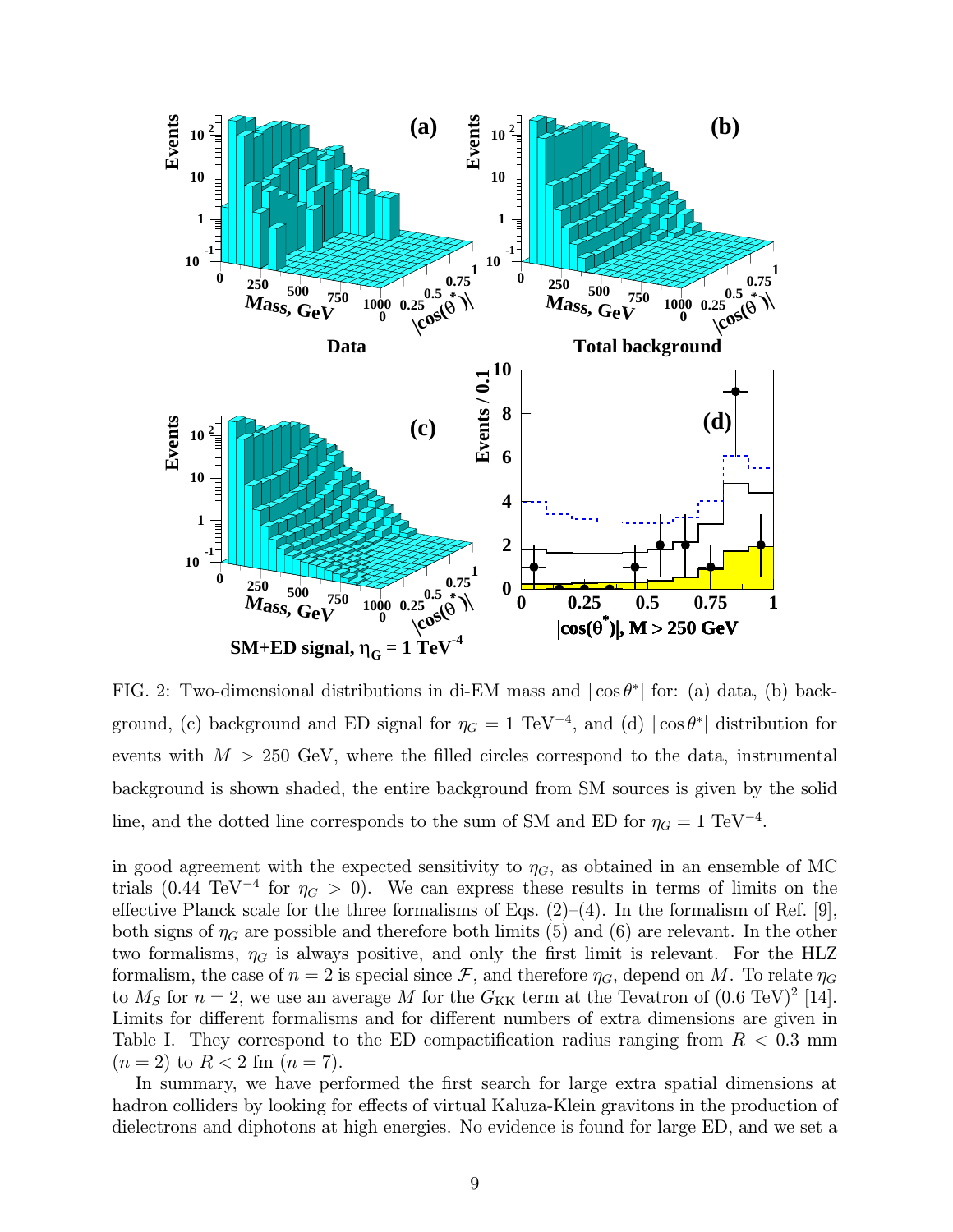| GRW[6] | HLZ 7                                                   |  |  |  |  |  | Hewett $[9]$  |  |
|--------|---------------------------------------------------------|--|--|--|--|--|---------------|--|
|        | $n=2$ n=3 n=4 n=5 n=6 n=7 $\lambda = +1$ $\lambda = -1$ |  |  |  |  |  |               |  |
|        | 1.4 1.4 1.2 1.1 1.0 1.0                                 |  |  |  |  |  | $1 \quad 1.1$ |  |

TABLE I: Lower limits at 95% CL on the effective Planck scale,  $M_S$ , in TeV.

model-independent 95% CL upper limit of 0.46 TeV<sup>-4</sup> on the parameter  $\eta_G$  that describes the size of the ED contribution. This result corresponds to limits on the effective Planck scale ranging between 1.0 and 1.4 TeV for several formalisms and numbers of ED. These are the most restrictive limits on large ED to date, and are complementary to analogous limits from LEP that probe a different range of invariant masses.

We thank the staffs at Fermilab and at collaborating institutions for contributions to this work, and acknowledge support from the Department of Energy and National Science Foundation (USA), Commissariat à L'Energie Atomique and CNRS/Institut National de Physique Nucléaire et de Physique des Particules (France), Ministry for Science and Technology and Ministry for Atomic Energy (Russia), CAPES and CNPq (Brazil), Departments of Atomic Energy and Science and Education (India), Colciencias (Colombia), CONACyT (Mexico), Ministry of Education and KOSEF (Korea), CONICET and UBACyT (Argentina), A.P. Sloan Foundation, and the A. von Humboldt Foundation.

#### REFERENCES

- [1] G.F.B. Riemann, "Über die Hypothesen, welche der Geometrie zu Grunde liegen," Abh. Ges. Wiss. Gött. 13, 1 (1868).
- [2] N. Arkani-Hamed, S. Dimopoulos, and G. Dvali, Phys. Lett. B429, 263 (1998).
- [3] E. Adelberger, APS Meeting, Bulletin Am. Phys. Soc., Long Beach, April 2000.
- [4] S. Cullen and M. Perelstein, Phys. Rev. Lett. 83, 268 (1999); L. Hall and D. Smith, Phys. Rev. D 60, 085008 (1999).
- [5] Th. Kaluza, Sitzungsber. Preuss. Akad. Wiss. Phys. Math. Klasse, 996 (1921); O. Klein, Z. F. Physik 37, 895 (1926); O. Klein, Nature 118, 516 (1926).
- [6] G. Giudice, R. Rattazzi, and J. Wells, Nucl. Phys. B544, 3 (1999) and revised version 2, e-print hep-ph/9811291. (The paper uses the notation  $\Lambda_T$  for the cut-off scale  $M_S$ .)
- [7] T. Han, J.D. Lykken, and R.-J. Zhang, Phys. Rev. D 59, 105006 (1999) and revised version 4, e-print hep-ph/9811350.
- [8] E.A. Mirabelli, M. Perelstein, and M.E. Peskin, Phys. Rev. Lett. 82, 2236 (1999).
- [9] J.L. Hewett, Phys. Rev. Lett. 82, 4765 (1999).
- [10] Strictly speaking, virtual graviton effects are sensitive to the ultraviolet cutoff required to keep the divergent sum of Kaluza-Klein states finite [6, 7, 9]. This cutoff is expected to be of the order of the effective Planck scale. Dependence on the value of the cutoff is discussed, e.g., in Ref. [14].
- [11] R. Barate et al. (ALEPH Collaboration), CONF-99-027; ibid. CONF-2000-005 (unpublished); P. Goncalves (DELPHI Collaboration), in *Proc. XXXV Recontres de Moriond*, Les Arcs (2000); M. Acciarri et al. (L3 Collaboration), Phys. Lett. B464, 135; ibid. 470, 268 (1999); *ibid.* 470, 281 (1999); G. Abbiendi *et al.* (OPAL Collaboration), Phys. Lett. B465, 303 (1999); e-print hep-ex/0005002, submitted to Eur. Phys. J. C.